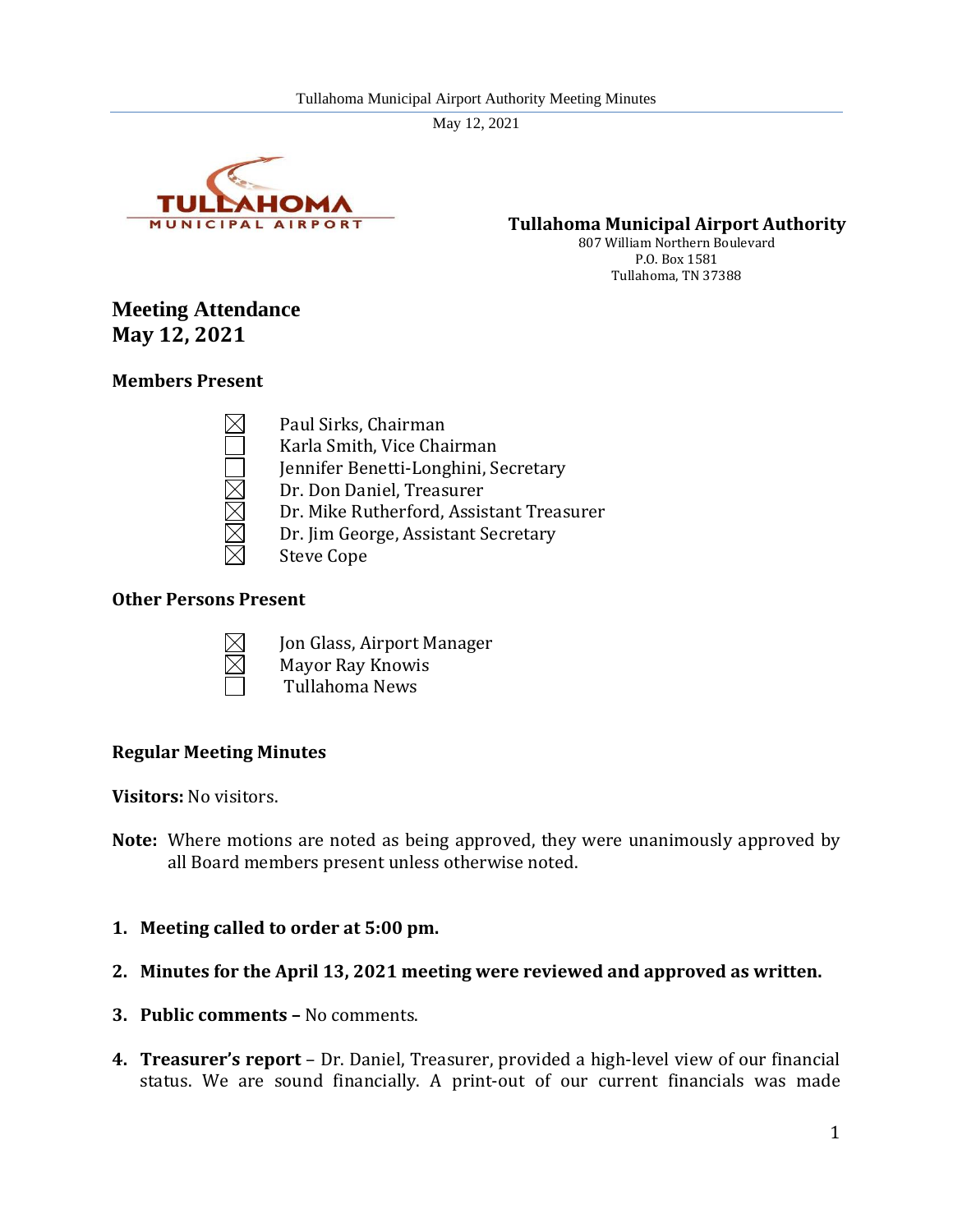available. Dr. Daniel announced he will have detailed information this coming month. Mayor Knowis reported the City and Airport had no audit findings.

# **5. Jon Glass presented the below information as the Airport Manager report:**

# *CURRENT PROJECTS*

**Terminal Building** – Terminal building hours are 8:00 am to 6:00 pm starting 3/14/21. **We have opening for 1 part-time position that will be advertised. James Wagnon submitted his resignation. The Virtower system is up and running and the sensors have been raised on the tower.**

**CARES Act –** We will receive \$30,000 that can be spent on just about any Airport items. The Aeronautics Division should send us an application to receive the money any day now. I believe we should spend \$15,000 in this fiscal year and \$15,000 in next fiscal year on items such as part time salaries. Will work with Sue Wilson to track the expanses and spend the money where needed. The grant is being executed by TDOT. We have 2 fuel invoices and cancelled checks to be submitted for reimbursement. The money will be used to cover operational expenses. The \$30,000 reimbursement has been received. Chances are good that this Act will be renewed again later this year for Airports. Our Airport status has been upgraded from community service to regional Airport. If the CARES Act is renewed we would receive \$60,000 instead of \$30,000. **I am expecting information soon on the 2nd round of funding.**

# **Title VI** – **Jon Glass will work on the annual required Civil Rights training next week.**

**TN Airport System Plan and Economic Impact Study** – This plan is being released. The Executive Summary for the Economic Impact Study is available at **[www.tn.gov/tdot/aeronautics.html.](http://www.tn.gov/tdot/aeronautics.html)** We have the 2nd highest impact in region 2 behind Chattanooga Airport at \$21,043,000. Articles on our Airport have run in the Tullahoma News, Chattanooga Times and TML magazine the past month.

**ALP Update and AGIS Survey** – The TN Aeronautics Commission approved the project at the 6/18/20 meeting. The grant has been signed by us and returned to TDOT for signature**.** The grant has been executed by TDOT. The scoping meeting was completed in September and the work authorization has been approved**.** The survey work was completed last month. PDC received the imagery work on 12/3/20 and is working on the forecasting. **The 30% design meeting will be scheduled for 5/26/21 with the 24 threshold scoping meeting. The survey work for Runway Safety Area's is complete.**

**North Taxiway Overlay** – The TN Aeronautics Commission approved the project at the 6/18/20 meeting. The grant has been signed by us and returned to TDOT for signature. The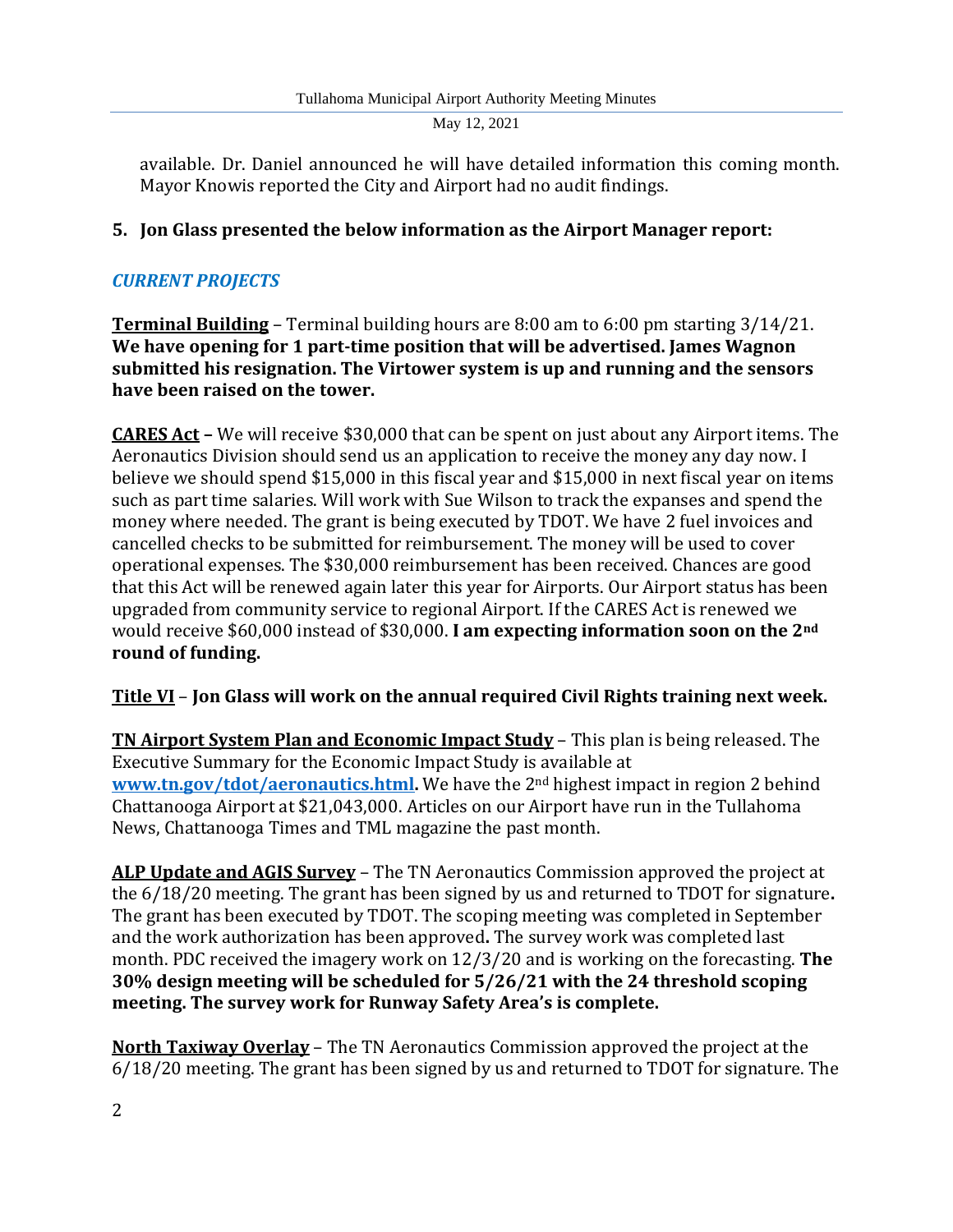grant has been executed by TDOT. The scoping meeting was completed in September and the work authorization has been approved. The preliminary design work is scheduled to be reviewed the week of 10/12/20. The design phase will continue until the project is ready to bid in the February time frame. With bids received we will then request the construction grant. Work will involve full depth replacement and the taxiway will be shut for about 3 weeks. The 2nd Engineer grant through the bid phase has been submitted for TDOT approval. We will start the bid phase of the project over the next month. The pre-bid meeting was on 4/8/21 and bids will be opened on 4/21/21 at 1:00 pm. **We received 2 bids – Tinsley Asphalt (\$353,017.05) and Cleary Construction (\$592,449.00). A motion was made and approved to accept the Tinsley Asphalt bid. Curl Construction will work with Tinsley on site prep work. The construction grant request has been submitted to TAD.**

# **Airport CIP List**

**These are the projects that have been ranked by the Board for priority over the next 4 years:**

- 1. Runway 18/36 concrete repair (\$400,000).
- 2. Runway 6/24 crack repair and seal coat (\$375,000).
- 3. New Airfield Electrical vault or VOR building (\$150,000).
- 4. Drainage repairs Undetermined (\$125,000).
- 5. Ramp/Taxiway Concrete Repair (\$500,000).

# **We had our annual meeting on 10/7/20 with TAD and PDC. Item 3 and 4 will be submitted for TAD consideration in 2021.**

**Runway 6/24 Seal Coat and Crack Repair –** Aeronautics Division advised Jon Glass that we did make the list for this work to be completed this year at no cost to the Airport**.** The Engineer Company inspected runway 6/24 last month and will do some core samples later this month**.** The Aeronautics Division is running behind with west TN Airports. **COVID has reduced revenue for TAD and we are now looking at Spring of 2022 for this work to be completed.** 

**Maintenance Contract** – We get reimbursed 50% on this grant up to \$39,600 each year or a \$19,800 reimbursement. The FY 19 contract will be returned to TAD for execution this week**.** Reimbursements in the amount of \$19,458.73 have been submitted to Blackcat**.** We have received the final reimbursement of \$3,418.78 for FY19. The terminal building parking lot seal coat work was completed under the pavement maintenance project saving us about \$8,500 on the maintenance contract grant. We received a \$13,680.13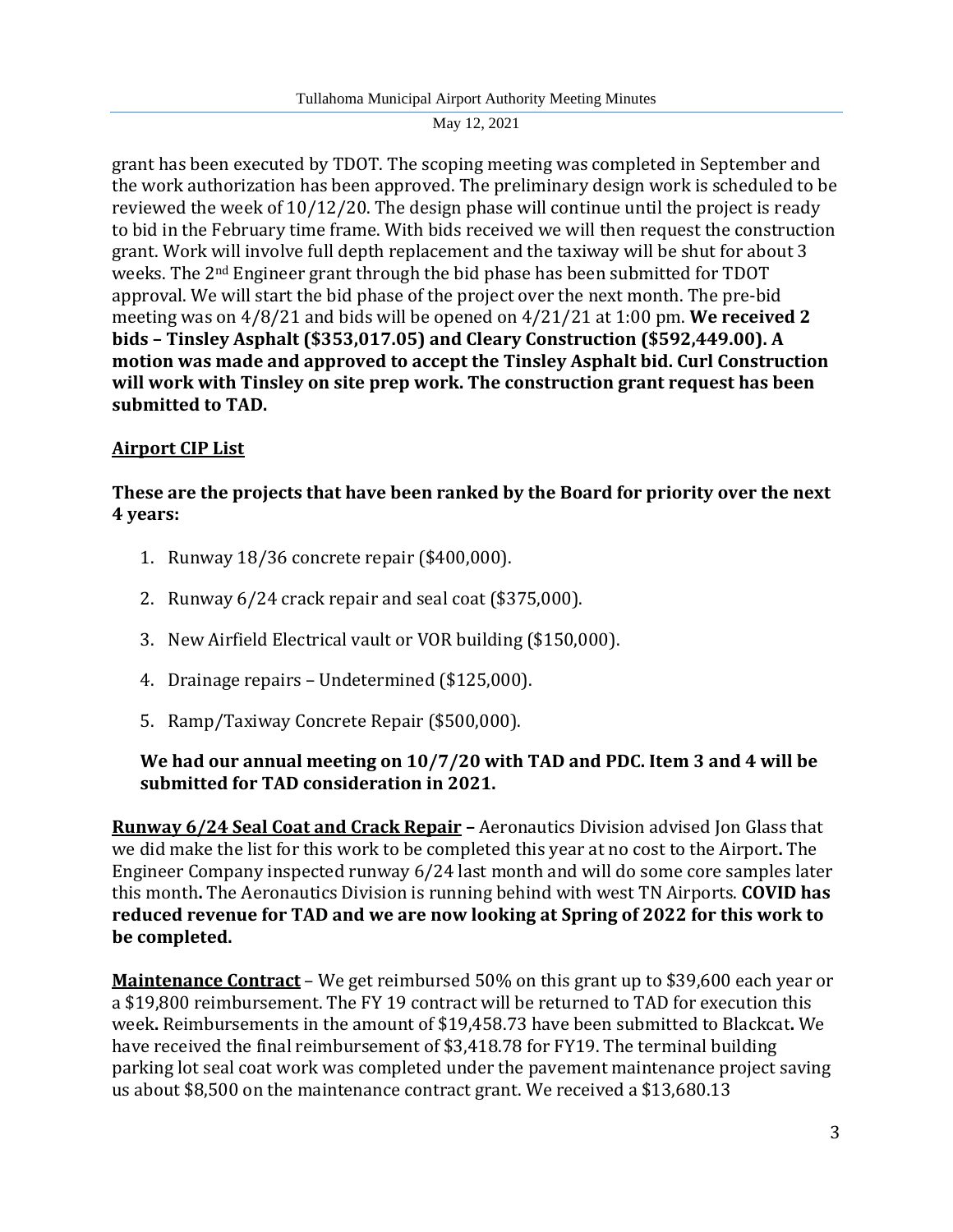reimbursement last month. Reimbursement for the \$1,319.87 will be submitted on 6/8/20. We have received full reimbursement for the 2019 grant. The 2020 grant has been executed by TDOT. **A \$1,996.00 reimbursement request has been approved by TDOT. This will close out the grant for this fiscal year.**

**General Assembly HB1147/SB982** – It is pretty clear that the amendment to this bill will pass. A Task Force in the General Assembly is being set up to determine the effects it will have on GA Airports in the State. I recommend that we do not touch our NPE (\$150,000 per year) over the next several years and save it for an emergency. Starting in the next 90 days and over the next 4 years I see drastic cuts in State funding from TAD if other sources of revenue are not found. Elimination of funding for terminals, equipment, hangars, fueling systems and landside improvements will probably start very soon. I believe the 95/5 funding will become 90/10 in the future also. Within a few years I believe funding will only exist from TAD for primary runway and taxiway pavement repair. TN House and Senate votes on the Southwest Airline amendment have been delayed until 2019. **Southwest and FEDEX are requesting a 2nd round of tax breaks that will most likely get approved in the General Assembly. Governor Lee is proposing \$40,000,000 in next years budget for the TN equity fund. The TN Aviation Association will lobby for a stable funding source for the equity fund in the future.**

**Airport Inspection** – I have requested TAD to complete the Airport inspection earlier this year so any issues can be corrected prior to the AOPA Fly-In. They did the inspection on 6/4/19 and I should have the report in a week. We had no section 1 violations and received our Airport license. Aeronautics Division completed the Airport inspection the last week of July. The section 1 violation involves the runway 24 threshold lighting. An Engineer grant has been submitted to TAD to correct this issue. This project will consist of changing the threshold markings and lighting. It will be an estimated \$90,000 grant with a 5% local share. It is not eligible for the local share to be paid by the CARES Act since it was not on our CIP list. The Engineer grant has been submitted to TDOT for approval. The letter has been submitted to TAD to extend our conditional Airport license until this project is complete. The Engineering grant has been executed. **The scoping meeting will be scheduled 5/26/21 with the 30% design meeting on the ALP update.**

# *FUEL SALES*

Fuel sales for the month of April 2021 were 15,053.19 gallons. This is a 11,277.32 gallon increase in the 3,775.87 gallons sold in April of 2020. **April 2020 was a bad month because of COVID-19.** All outstanding fuel invoices have been reimbursed to the City except for the AVGAS and Jet fuel still in the tank.

# **We have a good supply of fuel on hand until the pipeline issue is resolved.**

**Fuel Sales 1/1/21 to 4/30/21 = 58,324.75**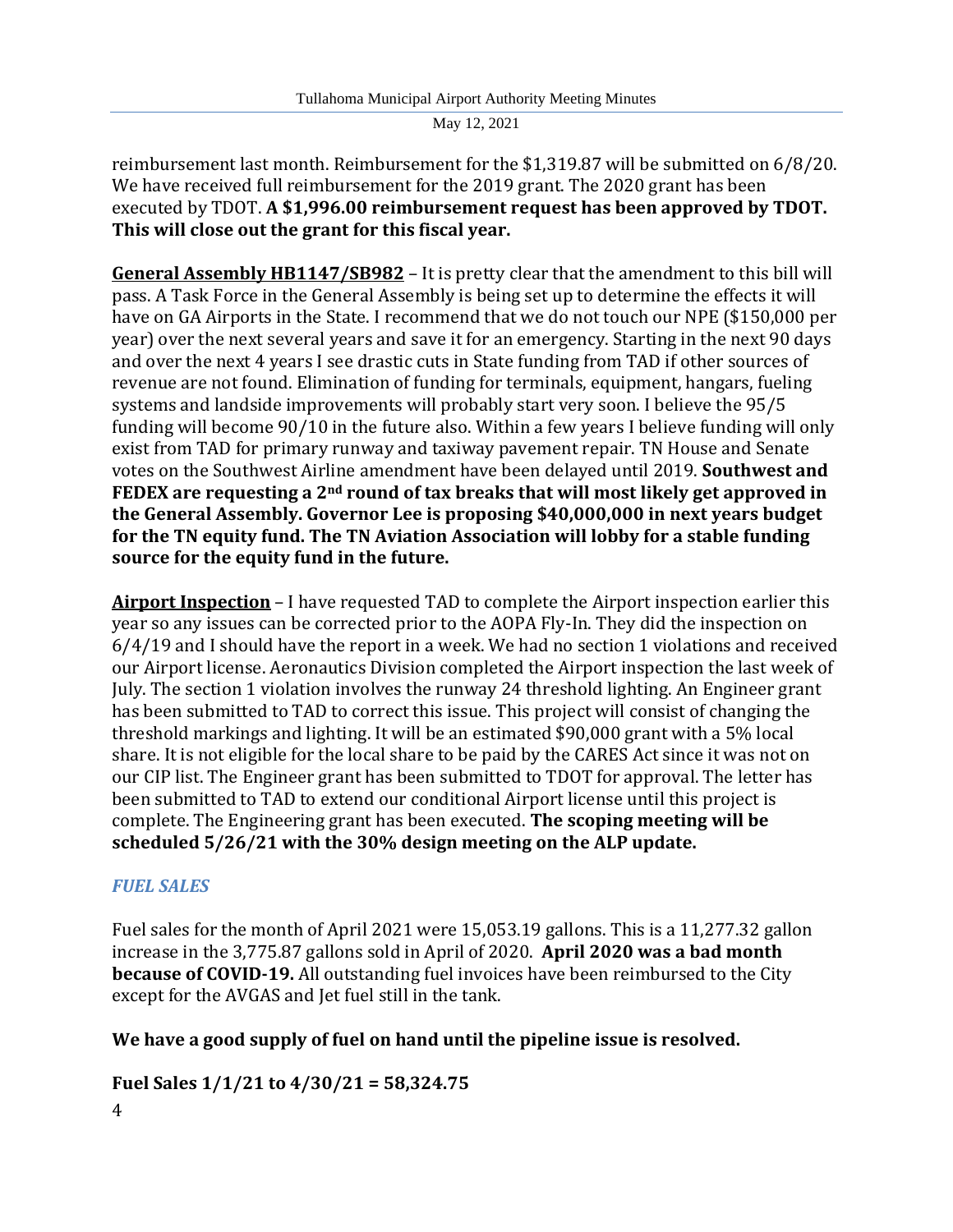| <b>March 2021</b> | <b>AVGAS</b> | AVGAS SS | <b>Total</b> |
|-------------------|--------------|----------|--------------|
| <b>Gallons</b>    | 2,091.3      | 2,738.49 | 4,829.79     |
| <b>Flow Fee</b>   | \$209.13     | \$273.84 | \$482.97     |
| <b>Pump Fee</b>   | \$1,045.65   | \$684.62 | \$1,730.27   |

Fuel Sales 1/1/20 to 4/30/20 = 39,286.63

| <b>March 2021</b> | <b>Jet Full</b><br><b>Price</b> | <b>Jet Discount</b> | <b>Total</b> |
|-------------------|---------------------------------|---------------------|--------------|
| <b>Gallons</b>    | 785.8                           | 9,437.6             | 10,223.4     |
| <b>Flow Fee</b>   | \$78.58                         | \$943.76            | \$1,022.34   |
| <b>Truck Fee</b>  | \$78.58                         | \$943.76            | \$1,022.34   |
| <b>Pump Fee</b>   | \$785.80                        | \$5,740.38          | \$6,526.18   |

Total AVGAS & Jet Gallons = 15,053.19 Total Flow Fee = \$1,505.31 Total Jet Truck Fee = \$1,022.34 Total Pump Fee = \$8,256.45 Total Employment Cost = \$7,427.00 **Jet Truck Fee Minus Rental = +\$172.34 Pump Fee Minus Employment Cost = +\$829.45**

*FUEL PRICES*

| 5/4/21       | Tullahoma | Shelbyville | Winchester | McMinnville | Maury  | Murfreesboro |
|--------------|-----------|-------------|------------|-------------|--------|--------------|
|              |           |             |            |             | County |              |
| <b>AVGAS</b> | \$4.25    | \$4.04      | \$4.15     | \$4.33      | \$4.60 | \$4.80       |
| <b>SS</b>    |           |             |            |             |        |              |
| <b>AVGAS</b> | \$4.50    | \$4.24      | \$4.15     |             | \$4.81 | \$5.00       |
| <b>FS</b>    |           |             |            |             |        |              |
| Jet          | \$3.80    | \$3.74      | \$3.98     | \$3.55      | \$3.86 | \$3.54       |

Airports within 50 miles of Tullahoma Average AVGAS price - \$4.86 Average Jet price - \$4.12

#### *AIRPORT FUEL SALES*

| <b>DATE</b>       | <b>FUEL SOLD</b> |
|-------------------|------------------|
|                   | (gallons)        |
| <b>April 2021</b> | 15,053.19        |
| <b>April 2020</b> | 3,775.87         |
| <b>April 2019</b> | 16,362.71        |
| <b>April 2018</b> | 25,523.97        |
| <b>April 2017</b> | 12,547.13        |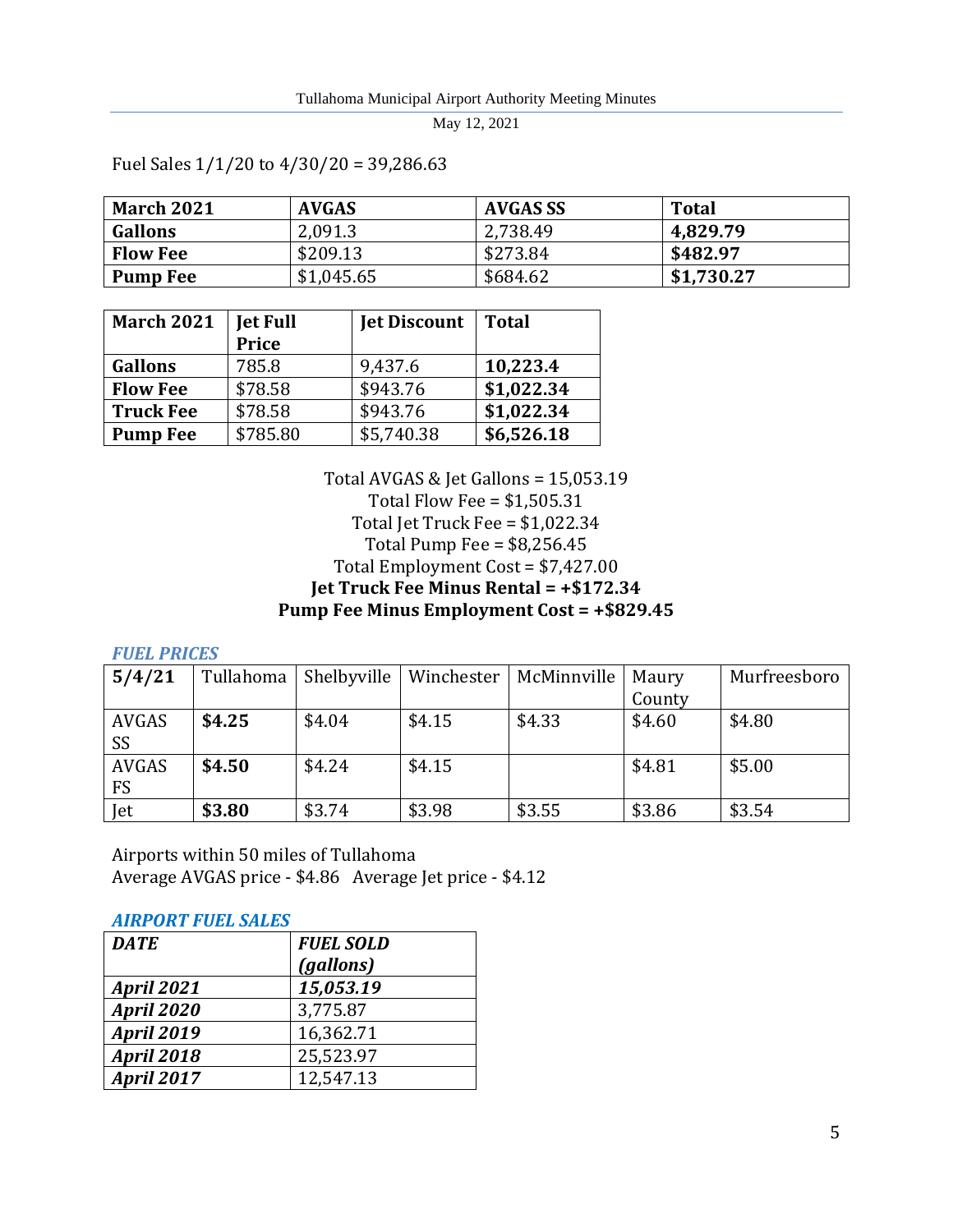#### Tullahoma Municipal Airport Authority Meeting Minutes

May 12, 2021

#### *ANNUAL FUEL SALES (Gallons)*

| 2020 | 212,645.23  |
|------|-------------|
| 2019 | 1255,545.34 |
| 2018 | 234,691.04  |
| 2017 | 192,043.95  |
| 2016 | 219,458.44  |

## *MAINTENANCE/NAVAID PROBLEMS*

**Fuel Tanks** – No problems or outages for April 2021. **VOR** – FAA has sent out notices regarding the decommissioning of the VOR. **AWOS** – No problems or outages for March 2021. **The Tullahoma pronunciation has been corrected. Veeder Root Fuel System** – No problems or outages for April 2021. **RUNWAY AND TAXIWAY LIGHTS** – No problems or outages for April 2021. **REILS AND PAPI** – No problems or outages for April 2021.

## *HANGAR RENT/INSURANCE*

## **OVERDUE RENT** –

**EXPIRED INSURANCE CERTIFICATE** – None **OTHER** – None

#### *AIRPORT MARKETING/PRESENTATIONS* – None

- **A. Property Zoning Request – The request for Ledford Mill Road was approved by the Planning Commission. It will be on the agenda for the 5/10/21 BOMA meeting.**
- **6. Old Business:**
	- **A. North Hangar Improvements – Jon Glass reported that the work should be complete by the end of this month.**
	- **B. Property Zoning Request – Chairman Sirks reported that he attended the BOMA meeting the previous night. The Ledford Mill Road rezoning was approved 7-0 on first reading.**
- **7. New Business**